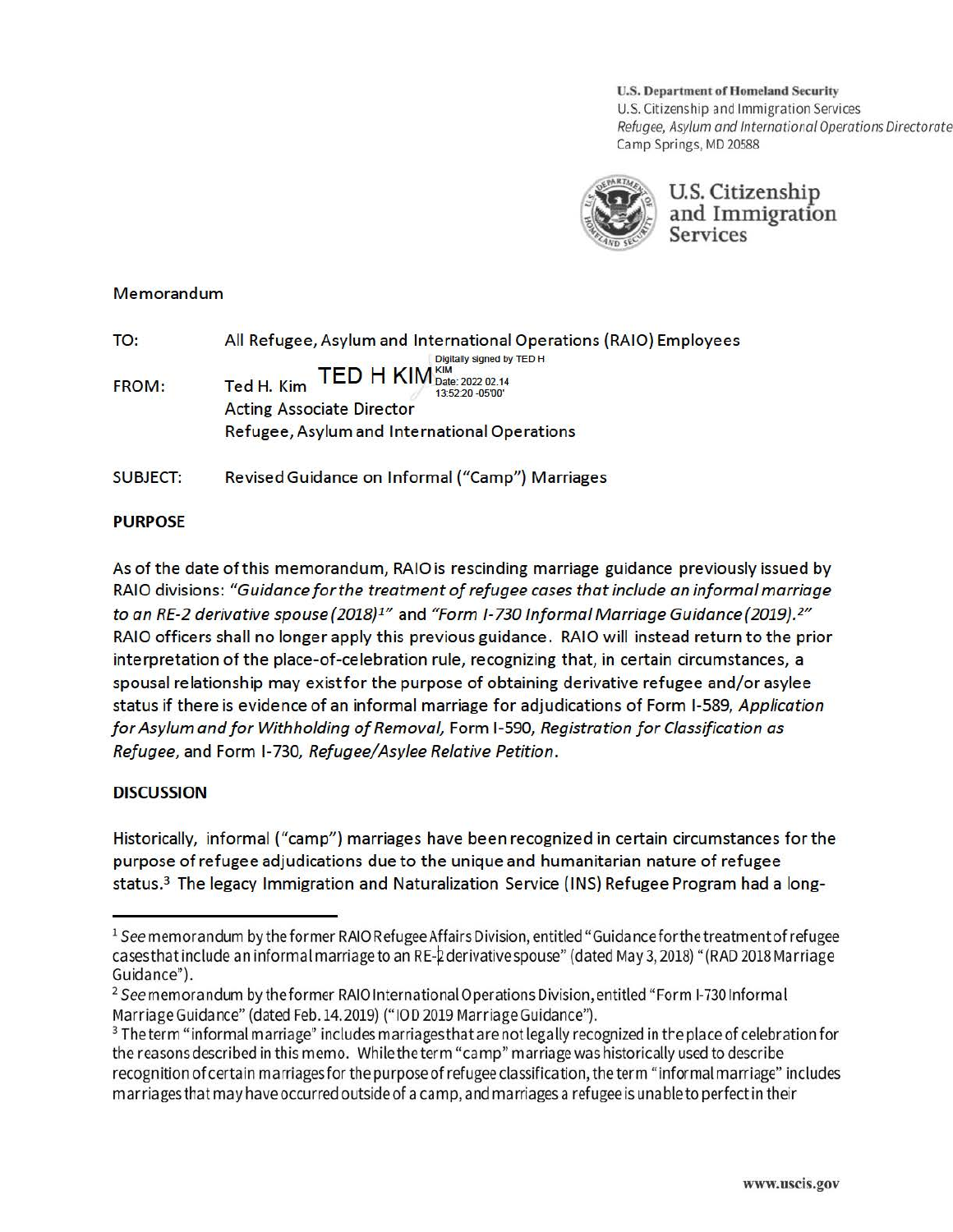standing practice of interpreting the meaning of derivative spouse 4 to permit the recognition of informal marriages in certain circumstances because a country of first asylum may not permit, or may deny individuals access to, marriage under its jurisdiction. Until 2018, USCIS maintained this INS-initiated approach for refugees and recognized this as a narrow exception to the placeof-celebration<sup>5</sup> rule for refugee informal marriages.<sup>6</sup>

RAIO divisions issued revised marriage guidance pertaining to the place-of-celebration rule on January 29, 2018<sup>7</sup> for accompanying refugee applicants and February 14, 2019<sup>8</sup> for followingto-join refugee and asylee beneficiaries. Under this revised framework, a marriage was recognized for immigration purposes only if the marriage was valid under the law of the jurisdiction in which it was performed. Upon the issuance of the 2018 and 2019 guidance, RAIO no longer applied the narrow exception to the place-of-celebration rule w hich had previously been in effect.

**Neither the federal courts nor the Board of Immigration Appeals (BIA) have addressed the unique circumstances of refugees who are unable to return to their country of citizenship or origin to marry, and who are also not afforded the same rights or access to institutions as citizens and other residents to marry or have their marriages recognized by the government of** 

country of origin or country of first asylum. Therefore, RAIO will use the term "informal marriage". The term "informal marriage,"for purposes of thismemorandum,does not include marriages thatare legally valid in the place of celebration even if they lack formality, such as certain common law marriages.<br><sup>4</sup> An accompanying or following-to-<sup>l</sup>oin spouse as expressed in Immigration and Nationality Act (INA) section

<sup>207(</sup>c)(2)(A).<br><sup>5</sup> USCIS is generally bound by the "place-bf-celebration" rule that requires the legal validity of a marriage be determined by the law of the place where the marriage was celebrated for immigration purposes. See, e.g., USCIS Policy Manual Vol. 12, Part G, Chapter 2 (citing to Matter of Lovo-*Lara*, 23 I&N Dec. 746 (BIA 2005); Matterof<br>*Da Silva*, 15 I&N Dec. 778 (BIA 1976); Matter of H-| 9 I&N Dec 640 (BIA 1962)).

 $6$  The legacy INS Refugee Program had a longstanding policy to interpret INA 207(c)(2)(A) (providing for derivative refugee status for the spouse of an individual admitted as a refugee) as allowing the recognition of "camp marriages" in certain circumstances. When LSCIS was established it maintained this approach.and continued to do so for refugees who were prevented from complying with formalmarriageregistration requirements based on circumstancesthat are beyond their control and result directly or indirectly from their flight from persecution. In 2006,RAIO formalized the de facto recognition of a narrow exception to the place-pfcelebration rule for refugee informal marriages. The exception was applicable to the marriagesofrefugeeswho were unable to lawfully marry orhavetheir marriages recognized by the authorities of the host country on the basis that the restriction(s) resulted from their flight from persecution. On May28,2015, RAIO issued internal guidance memorializing this interpretation.<br><sup>7</sup> See RAD 2018 Marriage Guidance. The guidance rescinded the previous RAD marriage guidance that

recognized the narrow exception, and stated instead that the place-of-celebration rule should now apply in determining eligibility for refugee derivative spouses. Note, theJanuary29, 2018 guidance was superseded by the RAD May 3, 2018 guidance. See also Response to Query from Refugee Affairs Division, Policy Branch regarding Guidance for the treatment of refugee cases that include an RE- $\frac{1}{2}$  derivative spouse, dated Feb. 14, 2019.

<sup>&</sup>lt;sup>8</sup> See IOD 2019 Marriage Guidance. The guidance stated, "... there are no exceptions to the general place-ofcelebration rule that we mayapply to maintain bona fide family unitswhose unionsare not valid under applicable foreign laws."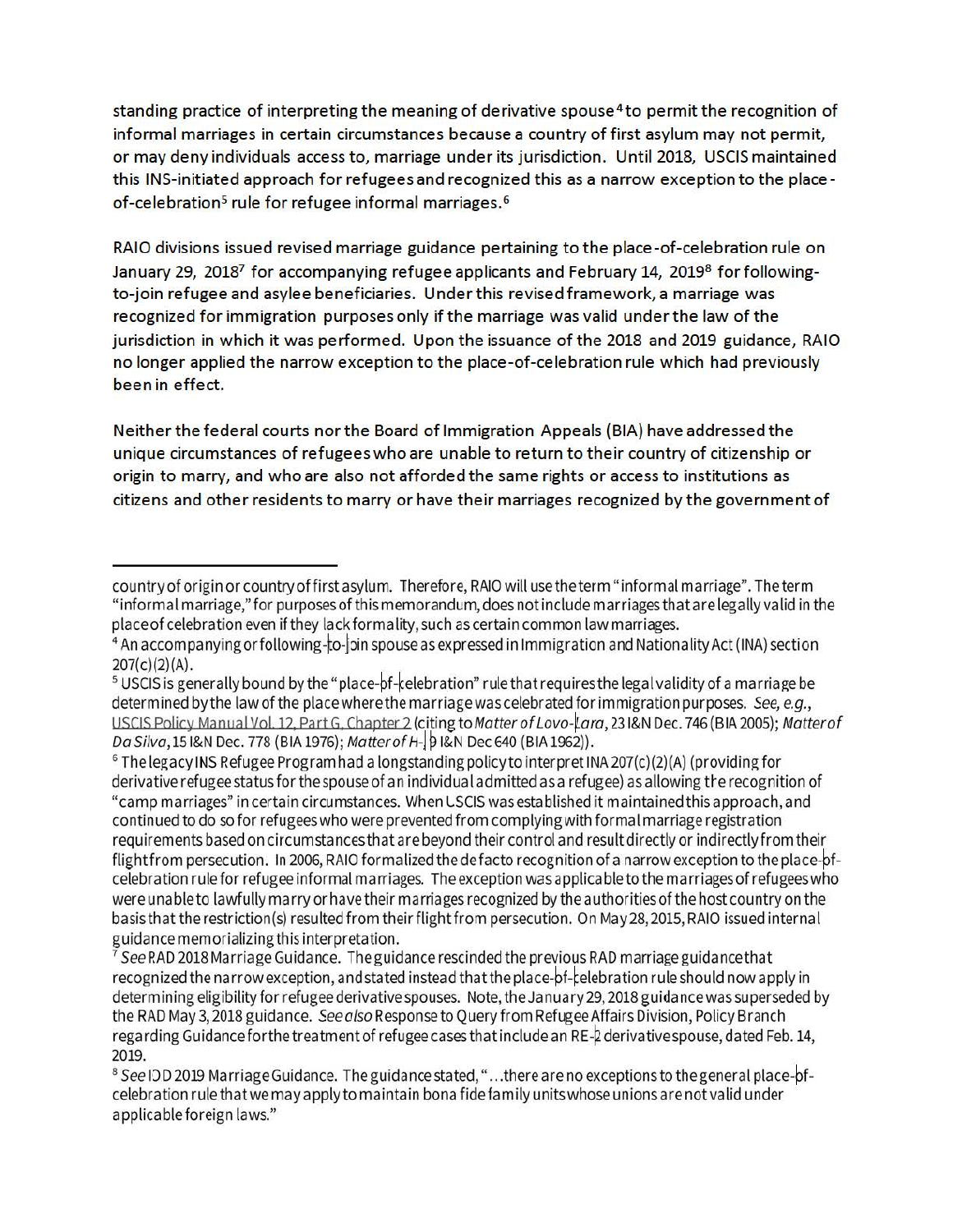the country to which they have fled. Further, the BIA has neverexplicitly prohibited the longstanding narrow exception RAIO previously recognized .

On February 4, 2021, the President issued Executive Order (E.O.) 14013 on Rebuilding and Enhancing Programs to Resettle Refugees and Planning for the Impact of Climate Change on Migration, which provided an opportunity for RAIO to review its current informal marriage policy.<sup>9</sup> As a result of this review, RAIO has determined that renewing the legally permissible narrow exception to the place-of-celebration rule for derivative refugee and/or asylee spouses furthers OHS directives in E.O. 14013, is consistent with long-standing RAIO policy and practice, and promotes family unity. Without this narrow exception, individuals in committed relationships with refugees and asylees who are unable to formally perfect their marriage could remain separated from their families and may need to independently establish access to the U.S. Refugee Admissions Program and eligibility as a refugee.

Therefore, RAIO will return to its prior interpretation of the place-of-celebration rule, which recognizes that in certain circumstances a spousal relationship may exist for the purposes of obtaining derivative refugee and/or asylee status if there is evidence of an informal marriage.

## **IMPLEMENTATION GUIDANCE**

**Effective immediately, RAIO is rescinding the marriage guidance previously issued in 2018 and**  2019: "Guidance for the treatment of refugee cases that include an informal marriage to an RE-*2 derivative spouse,"and "Form /-730 Informal Marriage Guidance"and* **all associated**  materials, or portions thereof, developed in reliance on these guidance documents. RAIO will **instead return to its prior interpretation of the place-of-celebration rule and will recognize that, in certain circumstances described below, a spousal relationship may be evidenced by an informal marriage for the purposes of adjudicating derivative refugee and/orasylee claims for pending and newly filed Forms 1-589, 1-590, and [1-730.10](https://1-730.10)** 

<sup>&</sup>lt;sup>9</sup> The E.O. directs the Departmentof Homeland Security (DHS) to consider appropriate actions to recognize "spouses" for purposes of derivative status in the U.S. Refugee Admissions Program, includingsame-tex, interfaith orcamp-pased marriages. The E.O. also directs OHS to administer U.S. humanitarian programs to reflect the principle that family reunification is in the national interest. See Sections 1(f) and 4(i) of **Executive** Order 14013, Febuilding and Enhancing Programs to Resettle Refugees and Planning for the Impact of Climate Change on Migration, 36 Fed. Reg. 8,839 (Feb. 9, 2021). This memorandum addresses guidance concerning informal marriages only for certain RAIO adjudications.

<sup>&</sup>lt;sup>10</sup> RAIO has weighed alternatives to this memo and considered if the change in policy to revert to the 2015 policy implicates any reliance interests, if reliance interests were significant, and weighed any reliance interests against competing policy concerns. RAIOcannotthinkof any party that would have taken actions or incurred economic costs based on RAIO continuing to not recognize marriages unrecognized in the place of celebration (informal marriages). Therefore, RAIO has concluded thatthereare no seriousrelianceintereststhat would be negatively affected by rescinding the current marriage guidance and recognizing that a spousal relationship may exist if there is evidence of an informal marriage. RAIO will reconsider previously denied Forms I-590 or I-730 in accordance with this guidance subject to further instructions (note the previous guidance did not apply to the Form  $I-589$ ).